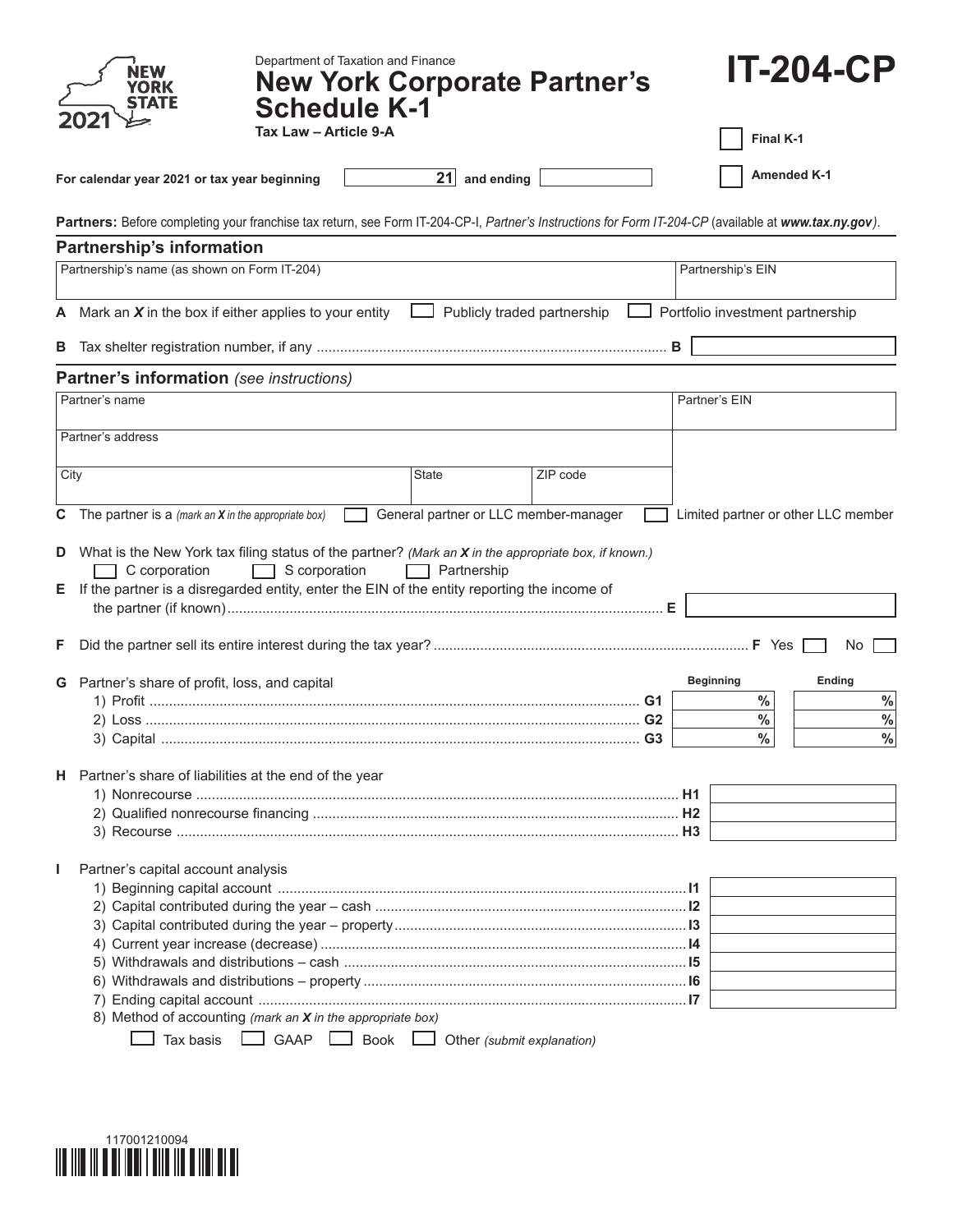|                                                                                                 |      |        | No |
|-------------------------------------------------------------------------------------------------|------|--------|----|
| K NYS estimated tax paid on behalf of partner (from Form CT-2658)                               | Date | Amount |    |
|                                                                                                 |      |        |    |
|                                                                                                 |      |        |    |
|                                                                                                 |      |        |    |
|                                                                                                 |      |        |    |
|                                                                                                 |      |        |    |
|                                                                                                 |      |        |    |
| L Was the partnership required to report any nonqualified deferred compensation, as required by |      |        |    |
|                                                                                                 |      | Yes    |    |

# **Partner's share of entire net income (ENI) information when the corporate partner's New York tax filing status is a C corporation**

### **ENI addition modifications**

|                | 1 Total additions.                                           |              |                 |              |              |  |
|----------------|--------------------------------------------------------------|--------------|-----------------|--------------|--------------|--|
|                | $A -$ Number                                                 | $B -$ Amount |                 | $A -$ Number | $B -$ Amount |  |
| 1a             | EA-                                                          |              | 1 <sub>d</sub>  | EA-          |              |  |
| 1 <sub>b</sub> | EA-                                                          |              | 1e <sub>1</sub> | EA –         |              |  |
| 1c             |                                                              |              | 1f              | EA -         |              |  |
|                | <b>ENI subtraction modifications</b><br>2 Total subtractions |              |                 |              |              |  |

|                | $A -$ Number | $B -$ Amount |    | $A -$ Number | $B -$ Amount |
|----------------|--------------|--------------|----|--------------|--------------|
| 2a             | $ES -$       |              | 2d | $ES -$       |              |
| 2 <sub>b</sub> | $ES -$       |              | 2e | $ES -$       |              |
| 2c             | $ES -$       |              | 2f | $ES -$       |              |

# **Partner's proportionate part of assets and liabilities** *(for New York C corporate partners only)*

|  | Average value |
|--|---------------|
|  |               |
|  |               |
|  |               |
|  |               |
|  |               |
|  |               |
|  |               |

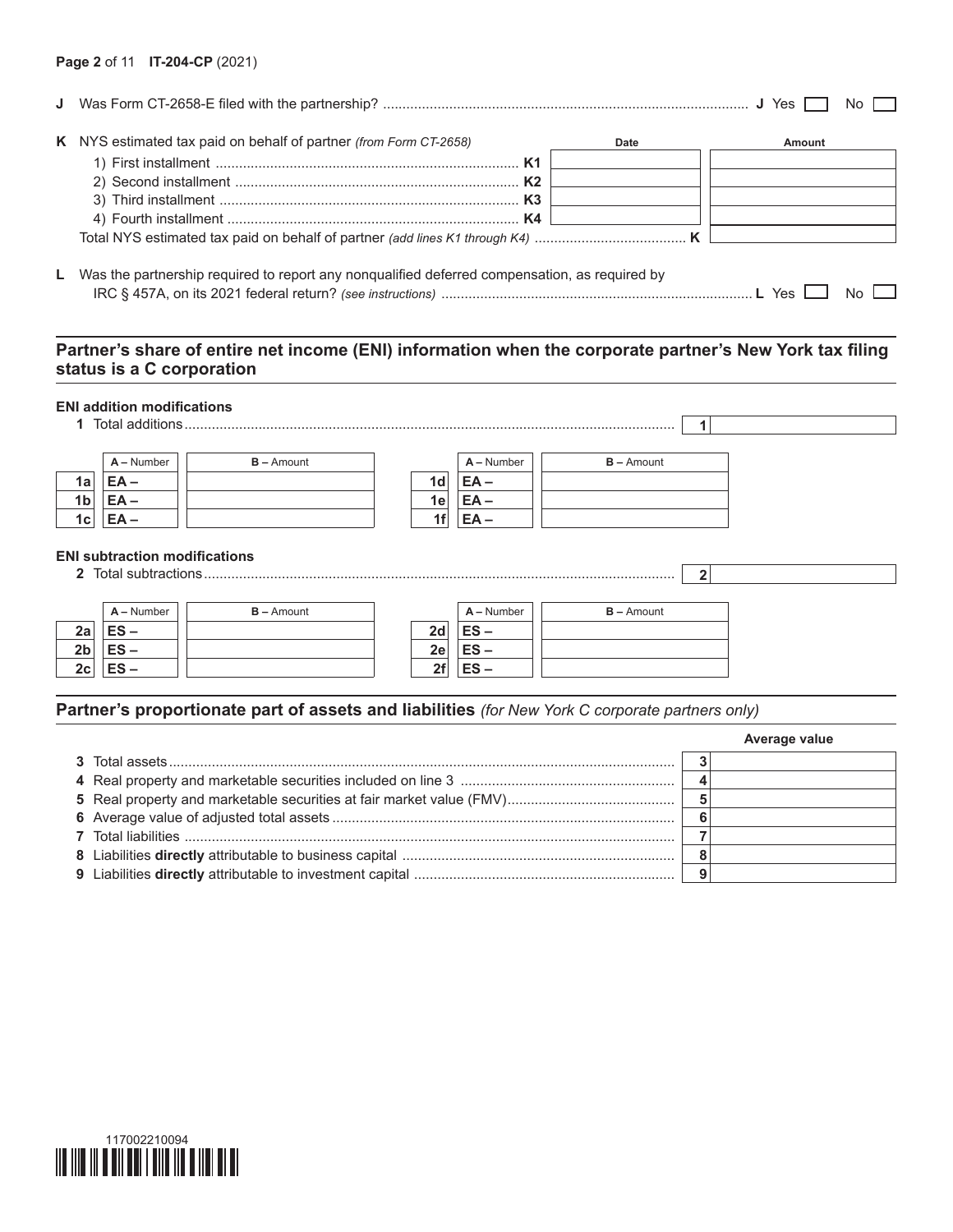## **Partner's proportionate part of items related to investment capital under Article 9-A** *(for New York C corporate partners only)*

**Part 1 – Investment capital that generates income claimed not taxable by New York under the U.S. Constitution**

Description of asset *(identify each asset, and enter number of shares (if applicable) and date acquired here; for each asset complete columns D through G on the corresponding lines below; enter only directly owned assets in items A through F and* Total from additional sheet(s)) For each item listed, in columns A through G, enter the information for the partnership as a **whole**.

| Item |                                          | A - Description of asset |            | <b>B</b> – Number of shares<br>acquired, if applicable | C - Date acquired |
|------|------------------------------------------|--------------------------|------------|--------------------------------------------------------|-------------------|
| A    |                                          |                          |            |                                                        |                   |
| B    |                                          |                          |            |                                                        |                   |
| C    |                                          |                          |            |                                                        |                   |
| D    |                                          |                          |            |                                                        |                   |
| E    |                                          |                          |            |                                                        |                   |
| F    |                                          |                          |            |                                                        |                   |
| Item | D                                        | Е                        | F          | G                                                      | н                 |
|      | Number of<br>shares sold, if applicable  | Date sold                | Average    | Liabilities directly                                   | Net average       |
|      |                                          |                          | <b>FMV</b> | attributable                                           | <b>FMV</b>        |
| A    |                                          |                          |            |                                                        |                   |
| B    |                                          |                          |            |                                                        |                   |
| C    |                                          |                          |            |                                                        |                   |
| D    |                                          |                          |            |                                                        |                   |
| Ε    |                                          |                          |            |                                                        |                   |
| F    |                                          |                          |            |                                                        |                   |
|      |                                          |                          |            |                                                        |                   |
|      |                                          |                          |            |                                                        |                   |
|      | 10 Total proportionate part of columns F |                          |            |                                                        |                   |
|      |                                          | 10                       |            |                                                        |                   |

### **Part 2 – Investment capital – stocks actually held more than one year**

Description of investment *(identify each investment, and enter number of shares and date acquired here; for each investment complete columns D through G on the corresponding lines below; enter only directly owned investments in items A through F and* Total from additional sheet(s))

For each item listed, in columns A through G, enter the information for the partnership as a **whole**.

| Item |                                          | A - Name/CUSIP/CINS/lot number |    |            | <b>B</b> – Number of shares<br>acquired | C - Date acquired |
|------|------------------------------------------|--------------------------------|----|------------|-----------------------------------------|-------------------|
| A    |                                          |                                |    |            |                                         |                   |
| B    |                                          |                                |    |            |                                         |                   |
| C    |                                          |                                |    |            |                                         |                   |
| D    |                                          |                                |    |            |                                         |                   |
| E    |                                          |                                |    |            |                                         |                   |
| F    |                                          |                                |    |            |                                         |                   |
| Item | D                                        | Е                              |    | F          | G                                       | н                 |
|      | Number of<br>shares sold                 | Date sold                      |    | Average    | Liabilities directly                    | Net average       |
|      |                                          |                                |    | <b>FMV</b> | attributable                            | <b>FMV</b>        |
| A    |                                          |                                |    |            |                                         |                   |
| B    |                                          |                                |    |            |                                         |                   |
| C    |                                          |                                |    |            |                                         |                   |
| D    |                                          |                                |    |            |                                         |                   |
| Е    |                                          |                                |    |            |                                         |                   |
| F    |                                          |                                |    |            |                                         |                   |
|      |                                          |                                |    |            |                                         |                   |
|      |                                          |                                |    |            |                                         |                   |
|      | 11 Total proportionate part of columns F |                                |    |            |                                         |                   |
|      |                                          |                                | 11 |            |                                         |                   |

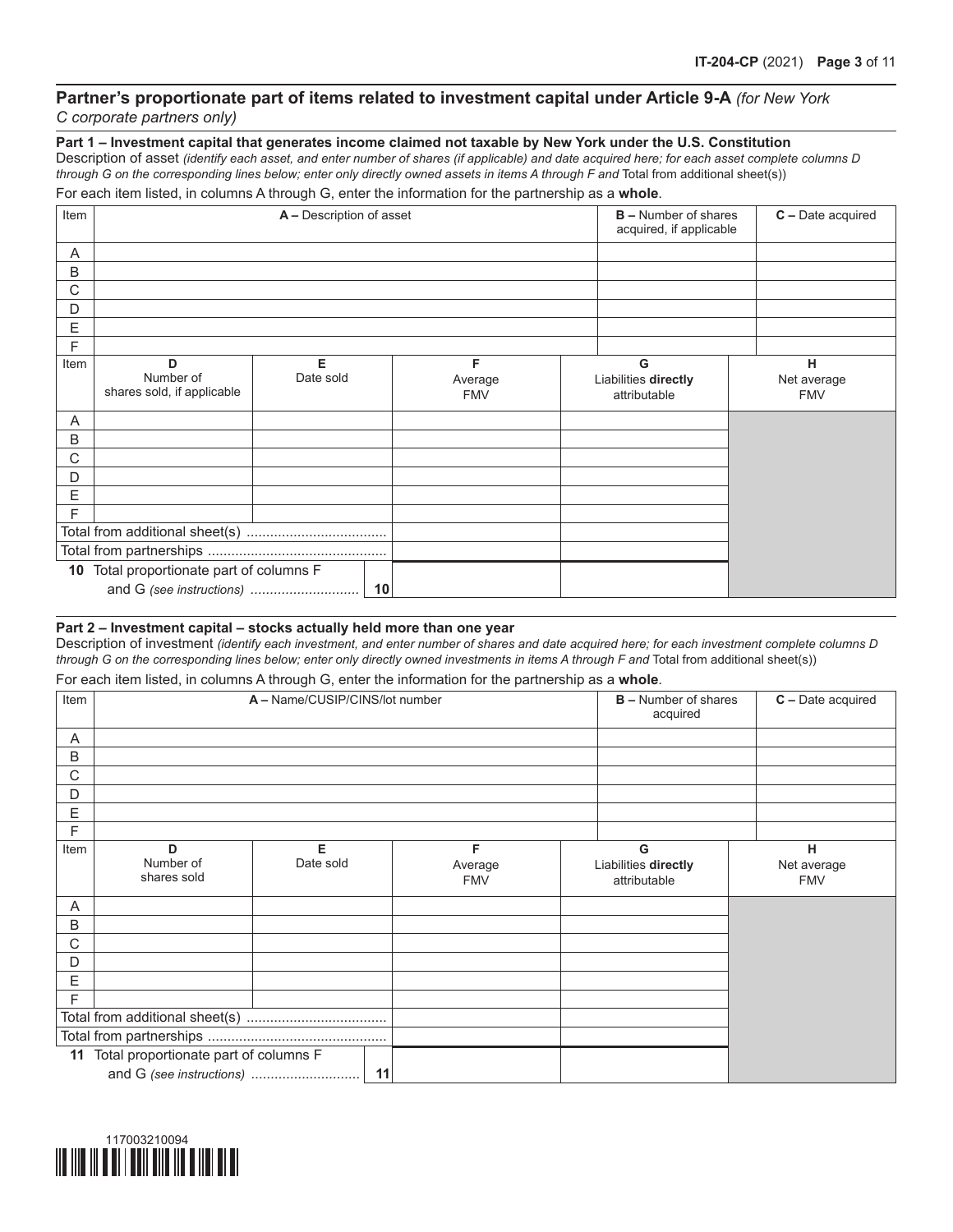#### **Part 3 – Investment capital – stocks presumed held more than one year**

Description of investment *(identify each investment, and enter number of shares and date acquired here; for each investment complete columns F*  and G on the corresponding lines below; enter only directly owned investments in items A through F and Total from additional sheet(s))

|  |  | For each item listed, in columns A through G, enter the information for the partnership as a <b>whole</b> . |  |  |
|--|--|-------------------------------------------------------------------------------------------------------------|--|--|
|--|--|-------------------------------------------------------------------------------------------------------------|--|--|

| Item |                                          | A - Name/CUSIP/CINS/lot number |                            | $ B -$ Number of shares acquired          | C - Date acquired              |
|------|------------------------------------------|--------------------------------|----------------------------|-------------------------------------------|--------------------------------|
| Α    |                                          |                                |                            |                                           |                                |
| B    |                                          |                                |                            |                                           |                                |
| С    |                                          |                                |                            |                                           |                                |
| D    |                                          |                                |                            |                                           |                                |
| E    |                                          |                                |                            |                                           |                                |
| F    |                                          |                                |                            |                                           |                                |
| Item | D<br>Number of<br>shares sold            | Е<br>Date sold                 | F<br>Average<br><b>FMV</b> | G<br>Liabilities directly<br>attributable | н<br>Net average<br><b>FMV</b> |
| Α    |                                          |                                |                            |                                           |                                |
| В    |                                          |                                |                            |                                           |                                |
| С    |                                          |                                |                            |                                           |                                |
| D    |                                          |                                |                            |                                           |                                |
| E    |                                          |                                |                            |                                           |                                |
| F    |                                          |                                |                            |                                           |                                |
|      |                                          |                                |                            |                                           |                                |
|      |                                          |                                |                            |                                           |                                |
|      | 12 Total proportionate part of columns F |                                |                            |                                           |                                |
|      |                                          |                                |                            |                                           |                                |

#### **Part 4 – Total investment capital**

| Total average FMV and liabilities <b>directly</b> attributable |  |  |
|----------------------------------------------------------------|--|--|
| (add lines 10, 11, and 12 in columns $F$ and $G$ )             |  |  |

#### **Part 5 – Prior year investment capital – stocks that did not meet holding period requirement**

Description of investment *(identify each investment, and enter number of shares and date acquired here; for each investment complete columns D through G on the corresponding lines below; enter only directly owned investments in items A through F and* Total from additional sheet(s))

For each item listed, in columns A through G, enter the information for the partnership as a **whole**.

| Item |                                          | A - Name/CUSIP/CINS/lot number |                                       | $ B -$ Number of shares acquired                            | $C$ – Date acquired       |
|------|------------------------------------------|--------------------------------|---------------------------------------|-------------------------------------------------------------|---------------------------|
| Α    |                                          |                                |                                       |                                                             |                           |
| B    |                                          |                                |                                       |                                                             |                           |
| С    |                                          |                                |                                       |                                                             |                           |
| D    |                                          |                                |                                       |                                                             |                           |
| Ε    |                                          |                                |                                       |                                                             |                           |
| F    |                                          |                                |                                       |                                                             |                           |
| Item | D                                        | Е                              | F                                     | G                                                           | н                         |
|      | Number of<br>shares sold                 | Date sold                      | Average FMV<br>as previously reported | Liabilities directly attributable<br>as previously reported | Net average<br><b>FMV</b> |
| Α    |                                          |                                |                                       |                                                             |                           |
| B    |                                          |                                |                                       |                                                             |                           |
| С    |                                          |                                |                                       |                                                             |                           |
| D    |                                          |                                |                                       |                                                             |                           |
| E    |                                          |                                |                                       |                                                             |                           |
| F    |                                          |                                |                                       |                                                             |                           |
|      |                                          |                                |                                       |                                                             |                           |
|      |                                          |                                |                                       |                                                             |                           |
|      | 14 Total proportionate part of columns F |                                |                                       |                                                             |                           |
|      | and G (see instructions)                 | 14                             |                                       |                                                             |                           |

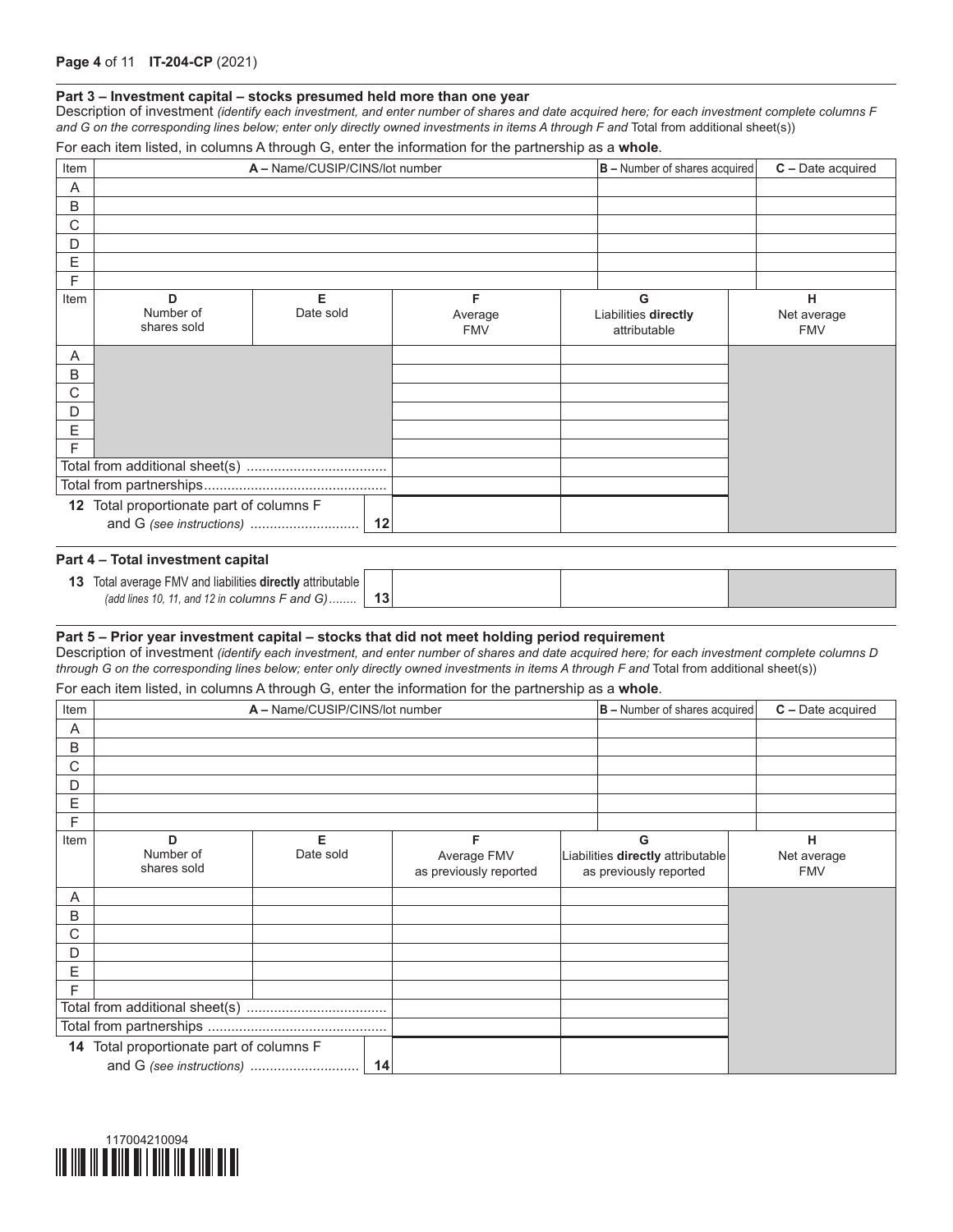## **Part 6 – Prior year gross investment income for stocks that did not meet holding period requirement**

 Prior year **presumed** gross investment income from stocks presumed in the prior year to be held more than one year that failed to meet the presumption *(see instructions)* ........................ **15**

# **Partner's share of items related to investment and other exempt income under Article 9-A** *(for New York C corporate partners only)*

|                                                                                            | 16  |  |
|--------------------------------------------------------------------------------------------|-----|--|
|                                                                                            |     |  |
|                                                                                            | 18  |  |
| 19 Gross investment income from investments generating income not taxable by New York      |     |  |
|                                                                                            | 19  |  |
| 20 Dividend income from investment capital from stocks actually held more than one year 20 |     |  |
| 21 Net capital gains or losses from investment capital from stocks actually held more      |     |  |
|                                                                                            | 21  |  |
| 22 Dividend income from investment capital from stocks presumed held more than one year    | -22 |  |
|                                                                                            |     |  |

**Partner's share of items related to interest deductions directly attributable to investment and other exempt income under Article 9-A** *(for New York C corporate partners only)*

|  | 23'             |  |
|--|-----------------|--|
|  | 24              |  |
|  | 25 <sup>1</sup> |  |
|  | 26'             |  |
|  |                 |  |
|  | 28 <sup>1</sup> |  |
|  | 29'             |  |
|  | 30              |  |
|  | 31              |  |

# **Partner's share and proportionate part of items related to subtraction modification for qualified banks**

|  | 32  |  |
|--|-----|--|
|  | 33  |  |
|  | 33a |  |
|  |     |  |

## **Partner's share and proportionate part of items related to manufacturing**

|  | 34  |  |
|--|-----|--|
|  | 35  |  |
|  | 35a |  |

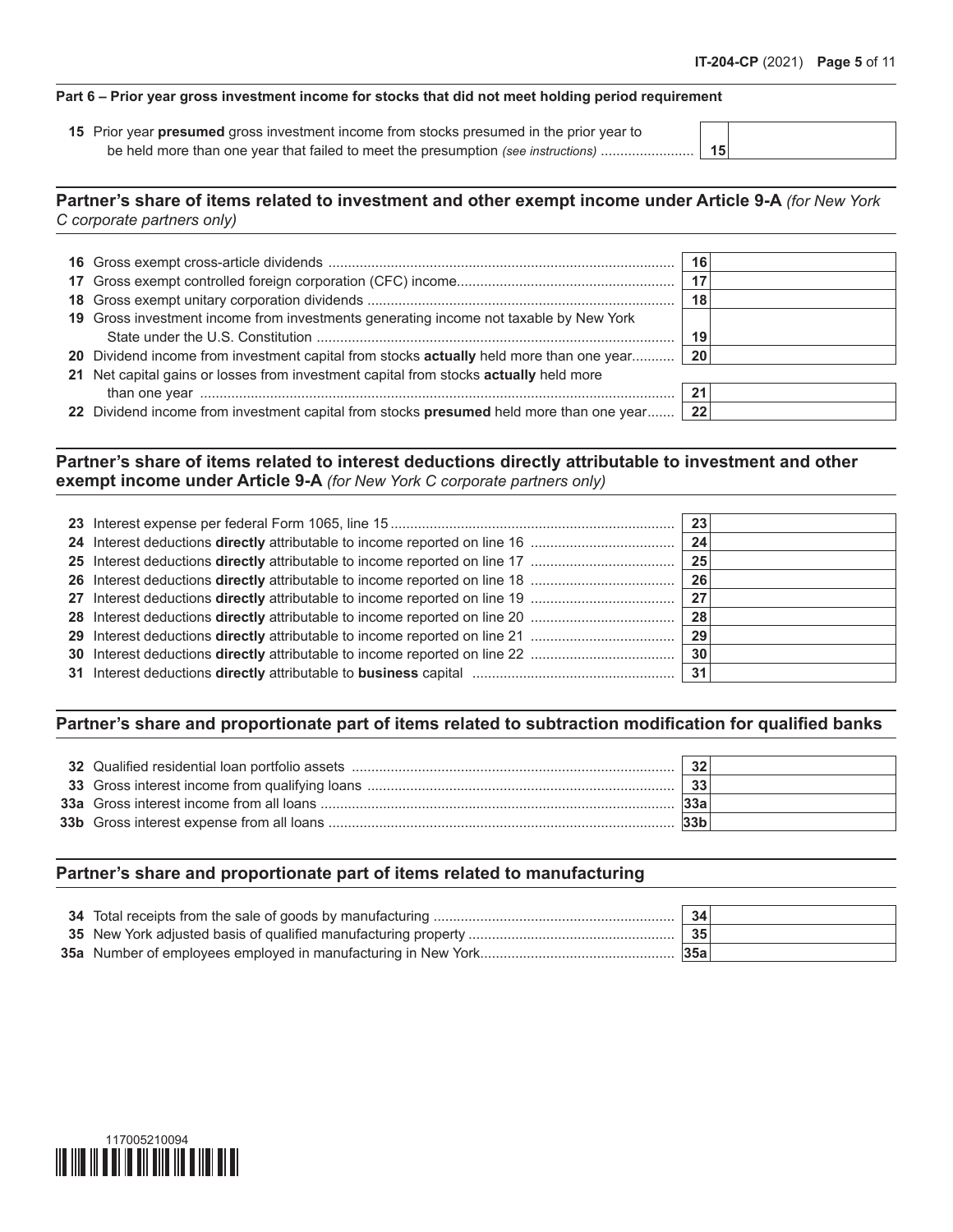# **Partner's share of New York modifications** *(for New York S corporate partners only)*

**36** New York State additions

|                 | <b>Number</b> | A - Total amount |
|-----------------|---------------|------------------|
| 36a             | $E A -$       |                  |
| 36 <sub>b</sub> | $E A -$       |                  |
| 36c             | $E A -$       |                  |
| <b>36d</b>      | $EA -$        |                  |
| <b>36e</b>      | $E A -$       |                  |
| 36f             | FΔ            |                  |

**37** Total addition modifications *(total of column A, lines 36a through 36f)*............................................... **37**

### **38** New York State subtractions

|                 | <b>Number</b> | A - Total amount |
|-----------------|---------------|------------------|
| 38a             | $ES -$        |                  |
| 38b             | $ES -$        |                  |
| 38 <sub>c</sub> | $ES -$        |                  |
| <b>38d</b>      | $ES -$        |                  |
| <b>38e</b>      | $ES -$        |                  |
| 38f             | ΕS            |                  |

**39** Total subtraction modifications *(total of column A, lines 38a through 38f)*.......................................... **39**

## **40** Additions to itemized deductions

|                 | Letter | <b>Amount</b> |
|-----------------|--------|---------------|
| 40a             |        |               |
| 40 <sub>b</sub> |        |               |
| 40c             |        |               |
| 40d             |        |               |
| 40e             |        |               |
| 40f             |        |               |

**41** Total additions to itemized deductions *(add lines 40a through 40f)*.................................................. **41**

# **42** Subtractions from itemized deductions

|     | Letter | <b>Amount</b> |
|-----|--------|---------------|
| 42a |        |               |
| 42b |        |               |
| 42c |        |               |
| 42d |        |               |
| 42e |        |               |
| 42f |        |               |

**43** Total subtractions from itemized deductions *(add lines 42a through 42f)*......................................... **43**

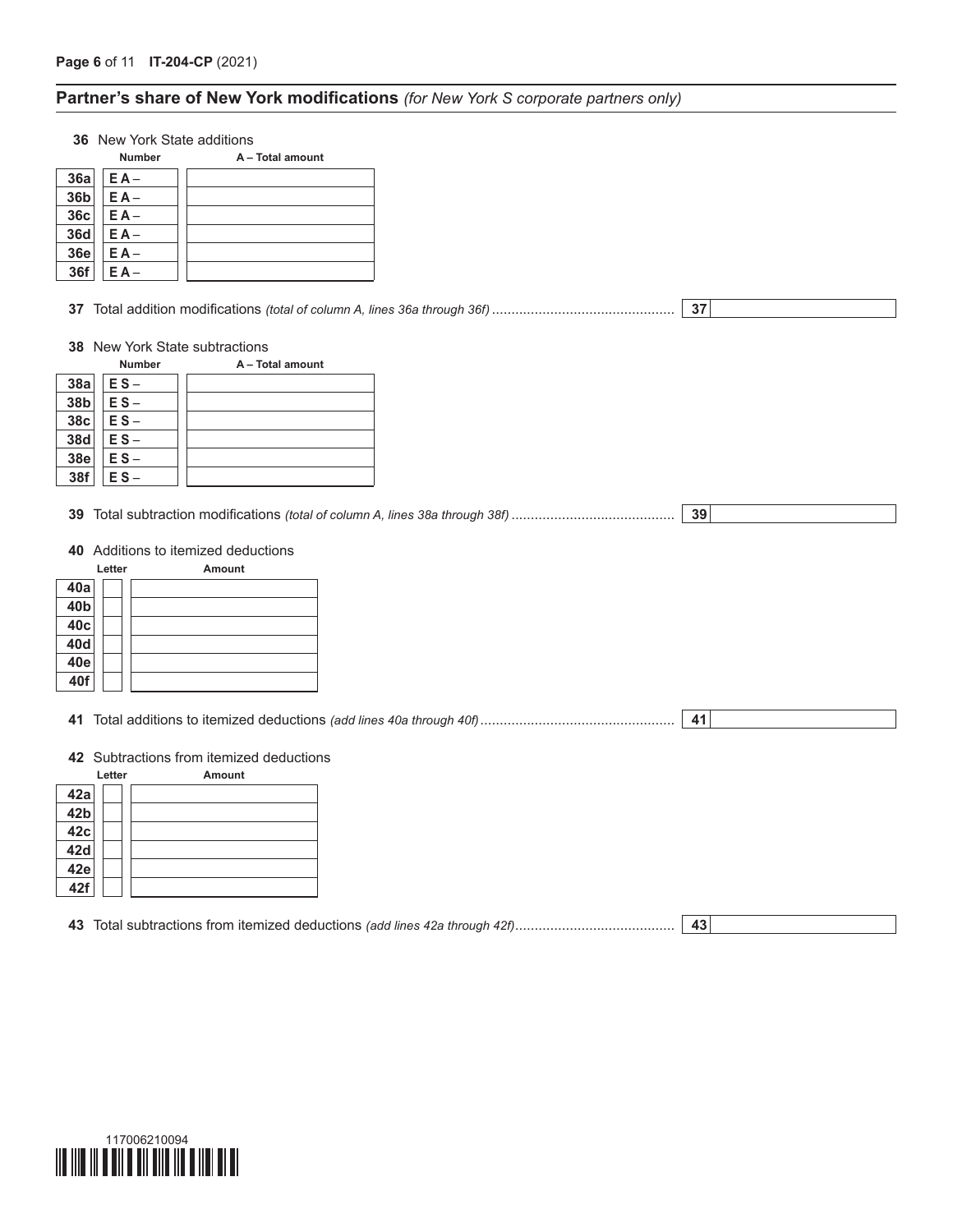# **Partner's share of income, deductions, etc.** *(from federal Form 1065, Schedule K-1)*

|    | Partner's distributive share items                                                        |    |
|----|-------------------------------------------------------------------------------------------|----|
|    |                                                                                           | 44 |
|    |                                                                                           | 45 |
| 46 |                                                                                           | 46 |
| 47 |                                                                                           | 47 |
| 48 |                                                                                           | 48 |
|    |                                                                                           | 49 |
| 50 |                                                                                           | 50 |
| 51 |                                                                                           | 51 |
| 52 |                                                                                           | 52 |
|    |                                                                                           | 53 |
|    |                                                                                           | 54 |
|    | Identify:                                                                                 |    |
| 55 |                                                                                           | 55 |
| 56 |                                                                                           | 56 |
|    | Identify:                                                                                 |    |
| 57 |                                                                                           | 57 |
| 58 |                                                                                           | 58 |
| 59 |                                                                                           | 59 |
|    | 60 Other items not included above that are required to be reported separately to partners | 60 |
|    | Identify:                                                                                 |    |

# **Partner's credit information** *(see instructions)*

# **Part 1 – Flow-through credit bases and information**

**Brownfield redevelopment tax credit** *(Form CT-611, Form CT-611.1, or Form CT-611.2)*

|                                                     |     | A - Form CT-611 | $B - Form C T-611.1$ | $C - Form C T-611.2$ |
|-----------------------------------------------------|-----|-----------------|----------------------|----------------------|
|                                                     | -61 |                 |                      |                      |
|                                                     | 62  |                 |                      |                      |
| 63 On-site groundwater remediation credit component | 63  |                 |                      |                      |

| 64 | nıs<br>าเลเ<br>าเ | <b>TIP</b> |  |
|----|-------------------|------------|--|
| o. | าเร<br>าเลท<br>.  | __         |  |

### **QEZE tax reduction credit** *(Form CT-604-CP)*

|    |                               | 66                     |  |
|----|-------------------------------|------------------------|--|
| 67 | ▼ QEZE zone allocation factor | $\sim$<br>$\mathbf{v}$ |  |
|    | 68 QEZE benefit period factor | 68                     |  |

### **Excelsior jobs program tax credit** *(Form CT-607)*

|  | 72a |  |
|--|-----|--|

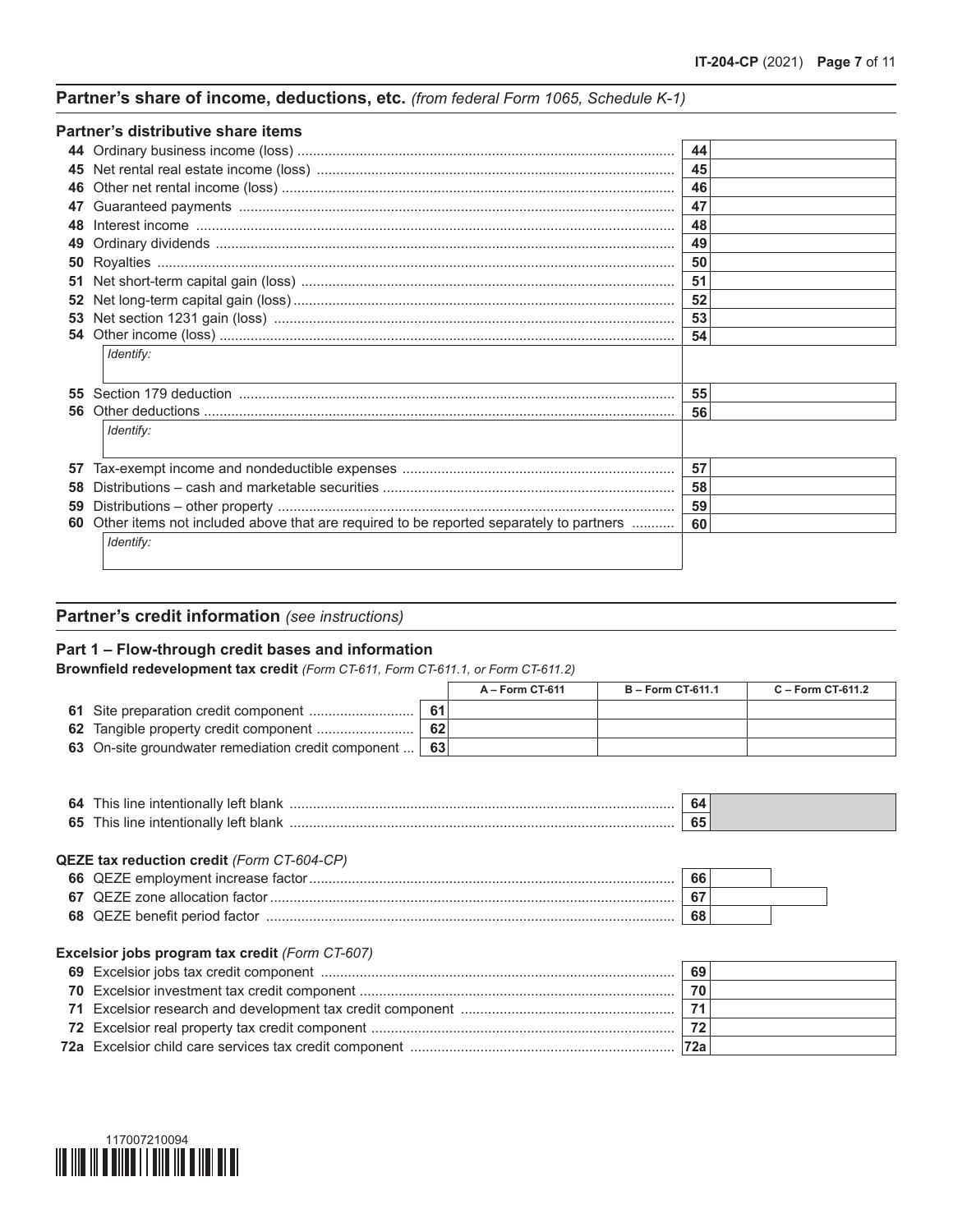## **Partner's credit information** *(continued)*

| Farmers' school tax credit (Form CT-47) |    |
|-----------------------------------------|----|
|                                         | 73 |
|                                         | 74 |
|                                         | 75 |
| 76                                      |    |

### **Other flow-through credit bases and information**

Credit bases

|     | Code | Amount |     | Code | <b>Amount</b> |
|-----|------|--------|-----|------|---------------|
| 77a |      |        | 77d |      |               |
| 77b |      |        | 77e |      |               |
| 77c |      |        | 77f |      |               |

Credit information

|          | Code | <b>Information</b> | Code       | <b>Information</b> |
|----------|------|--------------------|------------|--------------------|
| $77g_1$  |      |                    | フフ:        |                    |
| フフト<br>. |      |                    | <b>77k</b> |                    |
| $-1$     |      |                    | 771<br>,,, |                    |

### **Part 2 – Flow-through credits, addbacks, and recaptures**

#### **78** Flow-through credits

|            | Code | Amount |            |
|------------|------|--------|------------|
| <b>78a</b> |      |        | <b>78e</b> |
| <b>78b</b> |      |        | 78f        |
| <b>78c</b> |      |        | <b>78g</b> |
| <b>78d</b> |      |        | 78h        |

|            | Code | Amount |
|------------|------|--------|
| <b>78e</b> |      |        |
| <b>78f</b> |      |        |
| <b>78g</b> |      |        |
| 78h        |      |        |

#### **79** Addbacks of credits and recaptures

|     | Code | Amount |            | Code | Amount |
|-----|------|--------|------------|------|--------|
| 79a |      |        | <b>79d</b> |      |        |
| 79b |      |        | <b>79e</b> |      |        |
| 79c |      |        | 79f        |      |        |

### **Part 3 – START-UP NY tax elimination credit information** *(Form CT-638)*

|                                       | 80 |  |  |
|---------------------------------------|----|--|--|
|                                       |    |  |  |
| 82 START-UP NY area allocation factor |    |  |  |

# **Partner's share of apportionment and Metropolitan Commuter Transportation District (MCTD) information**

| ×<br>×<br>I |  |
|-------------|--|
|-------------|--|

**1** During the reporting year, did the partnership do business, employ capital, own or lease property, maintain an office, or derive receipts from activity, in New York State? *(mark an X* in the appropriate box)....... Yes  $\Box$  No

**2** During the reporting year, did the partnership do business, employ capital, own or lease property, maintain an office, or derive receipts from activity, in the MCTD? *(mark an X in the appropriate box)* .................. Yes No

| Average value of property |  |  | $A - MCTD$ | <b>B</b> – New York State |
|---------------------------|--|--|------------|---------------------------|
|                           |  |  |            |                           |
|                           |  |  |            |                           |
|                           |  |  |            |                           |
|                           |  |  |            |                           |
|                           |  |  |            |                           |

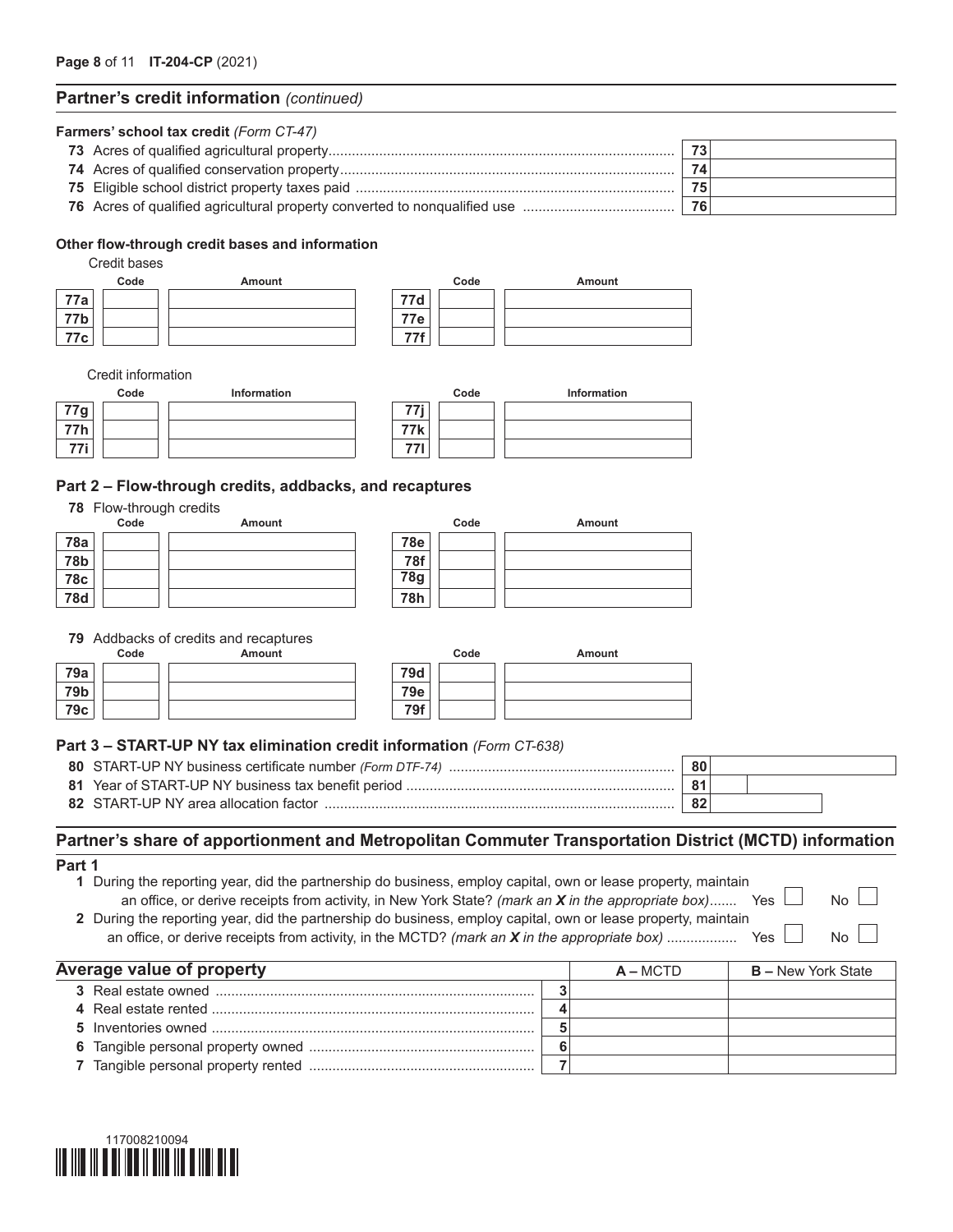| Part 2 | <b>Receipts from:</b>                                               |                         | A<br><b>MCTD</b> | в<br>New York State | C<br>Everywhere |
|--------|---------------------------------------------------------------------|-------------------------|------------------|---------------------|-----------------|
|        | Section 210-A.2                                                     |                         |                  |                     |                 |
|        |                                                                     | 1                       |                  |                     |                 |
|        |                                                                     | $\overline{\mathbf{2}}$ |                  |                     |                 |
|        | 3 Net gains from sales of real property                             | 3                       |                  |                     |                 |
|        | Section 210-A.3                                                     |                         |                  |                     |                 |
|        | 4 Rentals of real and tangible personal property                    | 4                       |                  |                     |                 |
|        | 5 Royalties from patents, copyrights, trademarks, and               |                         |                  |                     |                 |
|        | similar intangible personal property                                | 5                       |                  |                     |                 |
|        | 6 Sales of rights for certain closed-circuit and cable              |                         |                  |                     |                 |
|        | TV transmissions of an event                                        | 6                       |                  |                     |                 |
|        | Section 210-A.4                                                     |                         |                  |                     |                 |
|        | 7 Sale, licensing, or granting access to digital products           | 7                       |                  |                     |                 |
|        | 7a Sale, licensing, or granting access to digital products          |                         |                  |                     |                 |
|        |                                                                     | 7a                      |                  |                     |                 |
|        |                                                                     | 8                       |                  |                     |                 |
|        | Section 210-A.5(a)(2)(A)                                            |                         |                  |                     |                 |
|        | 9 Interest from loans secured by real property                      | 9                       |                  |                     |                 |
|        | 10 Net gains from sales of loans secured by real property           | 10                      |                  |                     |                 |
|        | 11 Interest from loans not secured by real property                 | 11                      |                  |                     |                 |
|        | 12 Net gains from sales of loans not secured by                     |                         |                  |                     |                 |
|        |                                                                     | 12                      |                  |                     |                 |
|        | Section 210-A.5(a)(2)(B)                                            |                         |                  |                     |                 |
|        |                                                                     | 13                      |                  |                     |                 |
| 14     |                                                                     |                         |                  |                     |                 |
|        | 15 Interest from NYS and its political subdivisions debt            | 15                      |                  |                     |                 |
|        | 16 Net gains from federal, NYS, and NYS political subdivisions debt | 16                      |                  |                     |                 |
|        | 17 Interest from other states and their political                   |                         |                  |                     |                 |
|        |                                                                     | 17                      |                  |                     |                 |
|        | 18 Net gains from other states and their political                  |                         |                  |                     |                 |
|        |                                                                     | 18                      |                  |                     |                 |
|        | Section 210-A.5(a)(2)(C)                                            |                         |                  |                     |                 |
|        | 19 Interest from asset-backed securities and other                  |                         |                  |                     |                 |
|        |                                                                     | 19                      |                  |                     |                 |
|        | 20 Net gains from government agency debt or                         |                         |                  |                     |                 |
|        | asset-backed securities sold through an exchange                    | 20                      |                  |                     |                 |
|        | 21 Net gains from all other asset-backed securities                 | 21                      |                  |                     |                 |
|        | Section 210-A.5(a)(2)(D)                                            |                         |                  |                     |                 |
|        |                                                                     | 22                      |                  |                     |                 |
|        | 23 Net gains from corporate bonds sold through                      |                         |                  |                     |                 |
|        | broker/dealer or licensed exchange                                  | 23                      |                  |                     |                 |
|        | 24 Net gains from other corporate bonds                             | 24                      |                  |                     |                 |
|        | Section 210-A.5(a)(2)(E)                                            |                         |                  |                     |                 |
|        | 25 Net interest from reverse repurchase and securities              |                         |                  |                     |                 |
|        |                                                                     | 25                      |                  |                     |                 |
|        | Section 210-A.5(a)(2)(F)                                            |                         |                  |                     |                 |
|        |                                                                     | 26                      |                  |                     |                 |
|        | Section 210-A.5(a)(2)(l)                                            |                         |                  |                     |                 |
|        | 27 Net income from sales of physical commodities                    | 27                      |                  |                     |                 |
|        | Section 210-A.5(a)(2)(J)                                            |                         |                  |                     |                 |
|        |                                                                     | 28                      |                  |                     |                 |

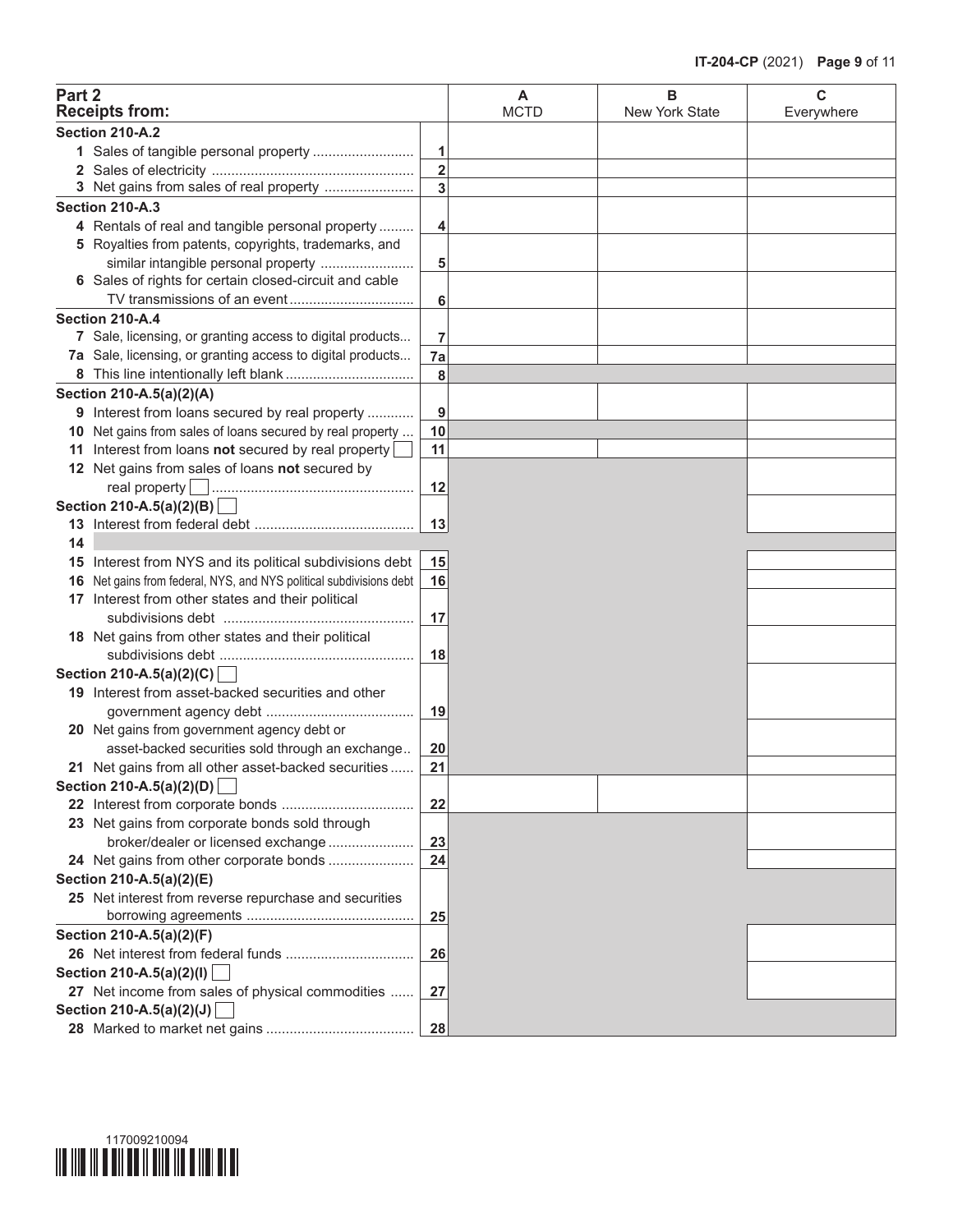| Part 2 | <b>Receipts from:</b>                                         |     | A<br><b>MCTD</b> | в<br>New York State | С<br>Everywhere |
|--------|---------------------------------------------------------------|-----|------------------|---------------------|-----------------|
|        | Section 210-A.5(a)(2)(H)                                      |     |                  |                     |                 |
|        | 210-A.5(a)(2)(G)                                              |     |                  |                     |                 |
|        | 29 Interest from other financial instruments                  | 29  |                  |                     |                 |
|        | 30 Net gains from other financial instruments                 | 30  |                  |                     |                 |
|        | 30a Net gains from other financial instruments                |     |                  |                     |                 |
|        |                                                               | 30a |                  |                     |                 |
|        | <b>30b</b> Other income from other financial instruments      | 30b |                  |                     |                 |
|        | 30c Other income from other financial instruments             |     |                  |                     |                 |
|        |                                                               | 30c |                  |                     |                 |
|        | 30d Dividends from stock that is business capital             | 30d |                  |                     |                 |
|        | 30e Net gains from sales of stock that is business capital    | 30e |                  |                     |                 |
|        | 30f Net gains from sales of partnership interests             | 30f |                  |                     |                 |
|        | <b>Section 210-A.5(b)</b>                                     |     |                  |                     |                 |
|        |                                                               | 31  |                  |                     |                 |
|        | 32 Margin interest earned on behalf of brokerage accounts     | 32  |                  |                     |                 |
|        | 33 Fees for advisory services for underwriting                |     |                  |                     |                 |
|        | or management of underwriting                                 | 33  |                  |                     |                 |
|        | 34 Receipts from primary spread of selling concessions        | 34  |                  |                     |                 |
|        | 35 Receipts from account maintenance fees                     | 35  |                  |                     |                 |
|        | 36 Fees for management or advisory services                   | 36  |                  |                     |                 |
|        |                                                               | 37  |                  |                     |                 |
|        | <b>Section 210-A.5(c)</b>                                     |     |                  |                     |                 |
|        | 38 Interest, fees, and penalties from credit cards            | 38  |                  |                     |                 |
|        | 39 Service charges and fees from credit cards                 | 39  |                  |                     |                 |
|        | 40 Receipts from merchant discounts                           | 40  |                  |                     |                 |
|        | 41 Receipts from credit card authorizations and               |     |                  |                     |                 |
|        |                                                               | 41  |                  |                     |                 |
|        | 42 Other credit card processing receipts                      | 42  |                  |                     |                 |
|        | Section 210-A.5(d)                                            |     |                  |                     |                 |
|        | 43 Receipts from certain services to investment companies     | 43  |                  |                     |                 |
|        |                                                               | 44  |                  |                     |                 |
|        | Section 210-A.6                                               |     |                  |                     |                 |
|        | 45 Receipts from railroad and trucking business               | 45  |                  |                     |                 |
|        | Section 210-A.6-a                                             |     |                  |                     |                 |
|        | 46 Receipts from the operation of vessels                     | 46  |                  |                     |                 |
|        | Section 210-A.7                                               |     |                  |                     |                 |
|        | 47 Receipts from air freight forwarding                       | 47  |                  |                     |                 |
|        |                                                               | 48  |                  |                     |                 |
|        | Section 210-A.8                                               |     |                  |                     |                 |
|        | 49 Advertising in newspapers or periodicals                   | 49  |                  |                     |                 |
|        |                                                               | 50  |                  |                     |                 |
|        |                                                               | 51  |                  |                     |                 |
|        | Section 210-A.9                                               |     |                  |                     |                 |
|        | 52 Transportation or transmission of gas through pipes        | 52  |                  |                     |                 |
|        | <b>Section 210-A.10</b>                                       |     |                  |                     |                 |
|        | 53 Receipts from other services/activities not specified      | 53  |                  |                     |                 |
|        | 53a Receipts from other services/activities not specified 53a |     |                  |                     |                 |